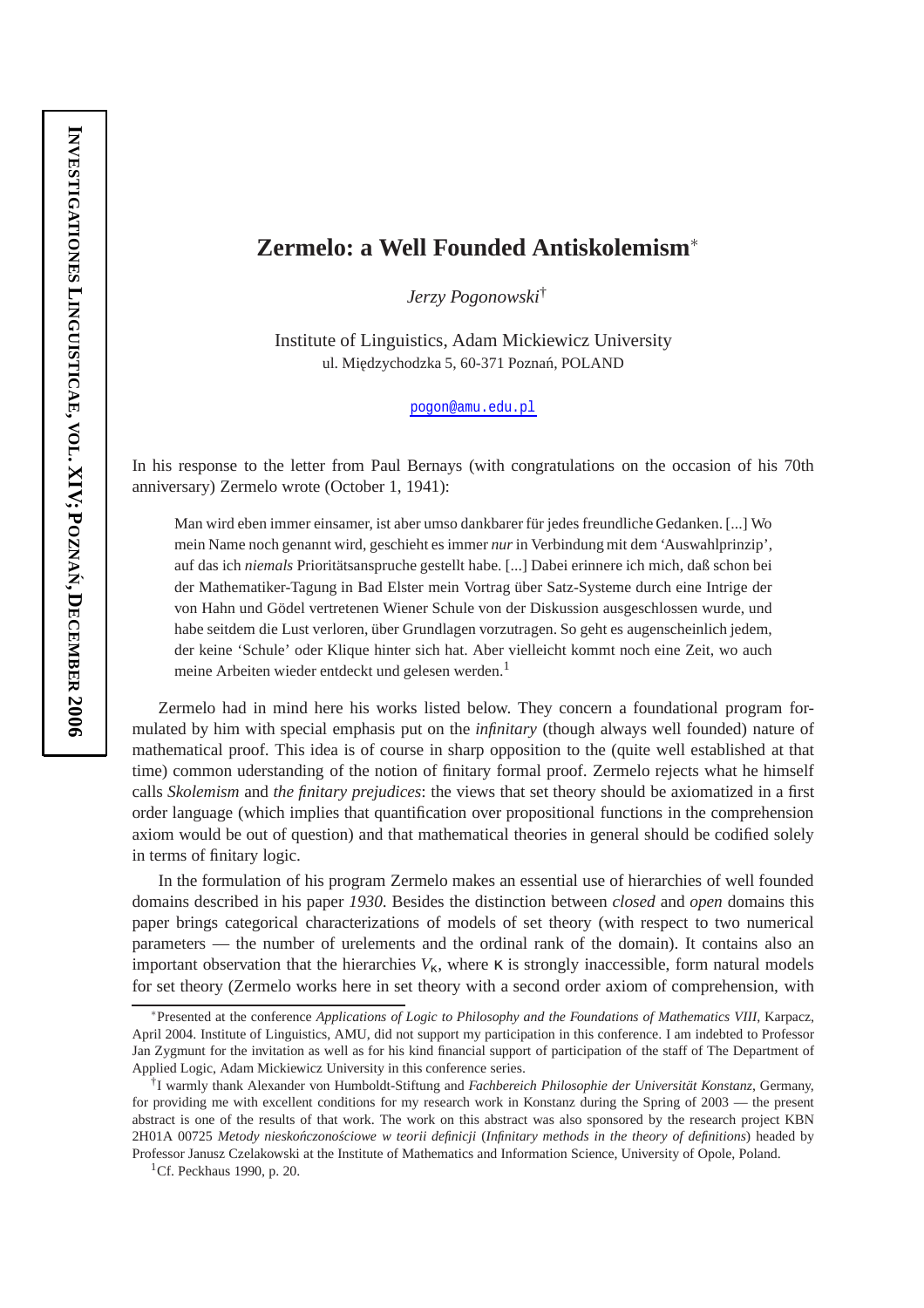a version of the replacement axiom, with the axiom of foundation, without the axiom of infinity and without the axiom of choice — the latter is assumed in the metatheory, as a logical principle).

Any mathematical theory is represented, according to Zermelo, by: an infinite *domain*, a collection of *fundamental relations* over that domain and a collection of *truth partitions* of the formulas of this theory (making its axioms true). Formulas may be treated as (well founded!) *sets*; infinite conjunctions and disjunctions are allowed. Zermelo's notion of *proof* corresponds, in a sense, to that what is now commonly understood by *logical consequence*. Incompleteness in his sense is different from that of Gödel. Zermelo believed in decidability of all mathematical problems; however, he was aware that there are systems in which some true *Zermelo's sentences* have *Zermelo's proofs* which lie beyond those systems themselves.

At the time when Zermelo originated his program, it had little, if any, chances to be fully developed. The standard of finitary first order logic was winning, due to the achievements of Skolem and Gödel. Two decades later the situation looked different: Tarski, Henkin and Karp started the investigation of infinitary languages and Mostowski introduced generalized quantifiers. In the sixties Lindström developed Mostowski's approach and in the early seventies Barwise proposed and elaborated a whole domain of research in infinitary logic, soft model theory and admissible structures. It seems that the systems of logic based on admissible set theory are the closest counterparts to the original ideas of Zermelo. *Also, doch ist die Zeit angekommen. . .*

## REFERENCES TO ZERMELO

- 1921 Thesen über das Unendliche in der Mathematik. *Nachlaß*, published in van Dalen and Ebbinghaus 2000.
- 1929 Neun Vorträge über die Grundlagen der Mathematik (Universität Warschau, 27. Mai 8 Juni 1929). The first and fourth of these abstracts were published as an appendix in Moore 1980.
- 1929a Über den Begriff der Definitheit in der Axiomatik. *Fundamenta Mathematicae* **14**, 339–344.
- 1930 Über Grenzzahlen und Mengenbereiche: Neue Untersuchungen über die Grundlagen der Mengenlehre. *Fundamenta Mathematicae* **16**, 29–47.
- 1930a Über die logische Form der mathematischen Theorien. *Annales de la société polonaise de mathématiques* **9**, 187.
- 1931(?) Bericht an die Notgemeinschaft der Deutschen Wissenschaft über meine Forschungen betreffend die *Grundlagen der Mathematik*. *Nachlaß*, published as an appendix to Moore 1980.
- 1931a Letters to Gödel: September, 21 (published in Dawson 1985) and October, 29 (published in Grattan-Guinness 1979).
- 1932 Über Stufen der Quantifikation und die Logik des Unendlichen. *Jahresbericht der Deutschen Mathematiker-Vereinigung* **41**, 85–92.
- 1932a Über mathematische Systeme und die Logik des Unendlichen. *Forschungen und Fortschritte* **8**, 6–7.
- 1935 Grundlagen einer allgemeinen Theorie der mathematischen Satzsysteme (Erste Mitteilung). *Fundamenta Mathematicae* **25**, 135–146.
- 1937 Der Relativismus in der Mengenlehre und der sogenannte Skolem'sche Satz. *Nachlaß*, published in van Dalen and Ebbinghaus 2000.

## SELECTED OTHER REFERENCES

Barwise, J. 1975. *Admissible Sets and Structures. An Approach to Definability Theory*. Berlin Heidelberg New York: Springer Verlag.